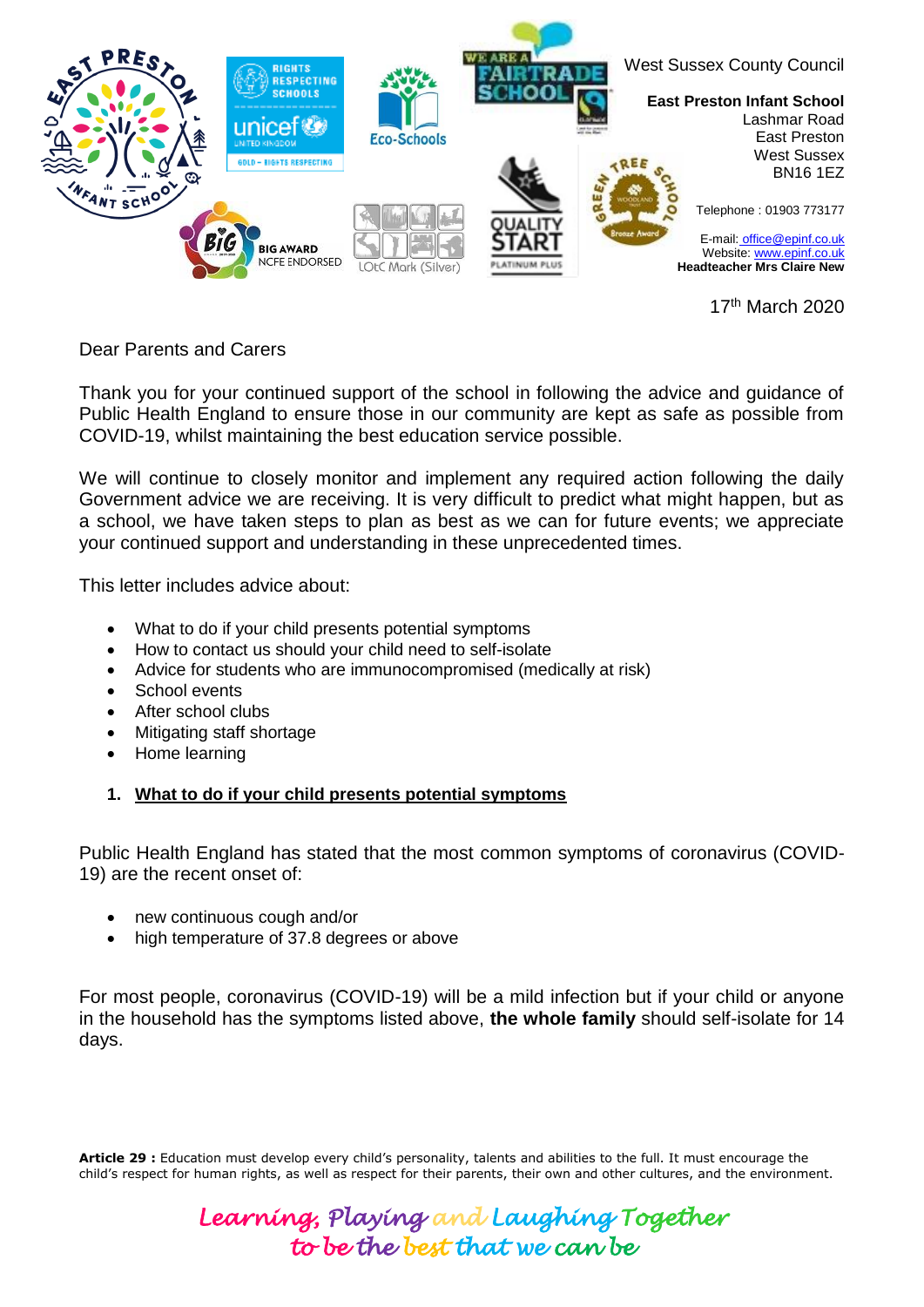# **We are requesting that all staff AND families follow the advice above.**

## **2. How do you contact us to report an absence?**

Please call the school office on 01903 773177 between 8.30am and 9.30am or alternatively email the office on [secretary@epinf.co.uk.](mailto:secretary@epinf.co.uk) If you are leaving a message on the answerphone please clearly state your child's name, class and the reason for their absence.

## **3. Advice for students who are "immunocompromised" (medically at risk)**

If your child is immunocompromised (has an underlying health condition which makes them more vulnerable) and you are choosing to self-isolate despite no one in the family having any symptoms, again please contact the school office giving the above details plus details of how your child or family member is immunocompromised.

## **4. School events**

We have taken the decision to cancel the following school events:

- JustDifferent visit to  $Y2$  Friday 20<sup>th</sup> March
- FEPIS AGM Friday  $20<sup>th</sup>$  March
- $\cdot$  Y1 Stay and Play sessions Monday 23<sup>rd</sup> March to Thursday 26<sup>th</sup> March
- KS1 Steel Pans workshop Monday  $23<sup>rd</sup>$  March as yet unknown
- Bags of Support Thursday  $26<sup>th</sup>$  March
- FEPIS disco Thursday  $26<sup>th</sup>$  March
- Open Morning Friday 27<sup>th</sup> March
- Time to Dance Monday  $30<sup>th</sup>$  March as yet unknown
- YR assembly Friday  $3<sup>rd</sup>$  April
- YR trip to Sealife Centre  $-29<sup>th</sup>$  April (details of refunds to follow in separate letter)
- All locality sport events

Parents Consultations Tues 17<sup>th</sup> & Thurs 19<sup>th</sup> March – these are still running but not for families **in isolation.** For families who are unable to attend this week's parent consultations, teachers will arrange to meet with you separately when your child is back in school.

### **5. After school clubs**

As yet, we have had no external club providers who have cancelled, so clubs are continuing to run as normal at this point.

### **6. Mitigating staff shortage**

We intend to stay open for as long as we are advised to, but may need to take appropriate measures depending on staffing levels. Our priority has to be the safety of the children which may be compromised if staff levels drop due to self-isolation. One way in which we could consider remaining open could be to ask for any volunteers who have a DBS to come in and support us for short periods (particularly at lunchtime) if they are able to – we will send out an email if this action is needed.